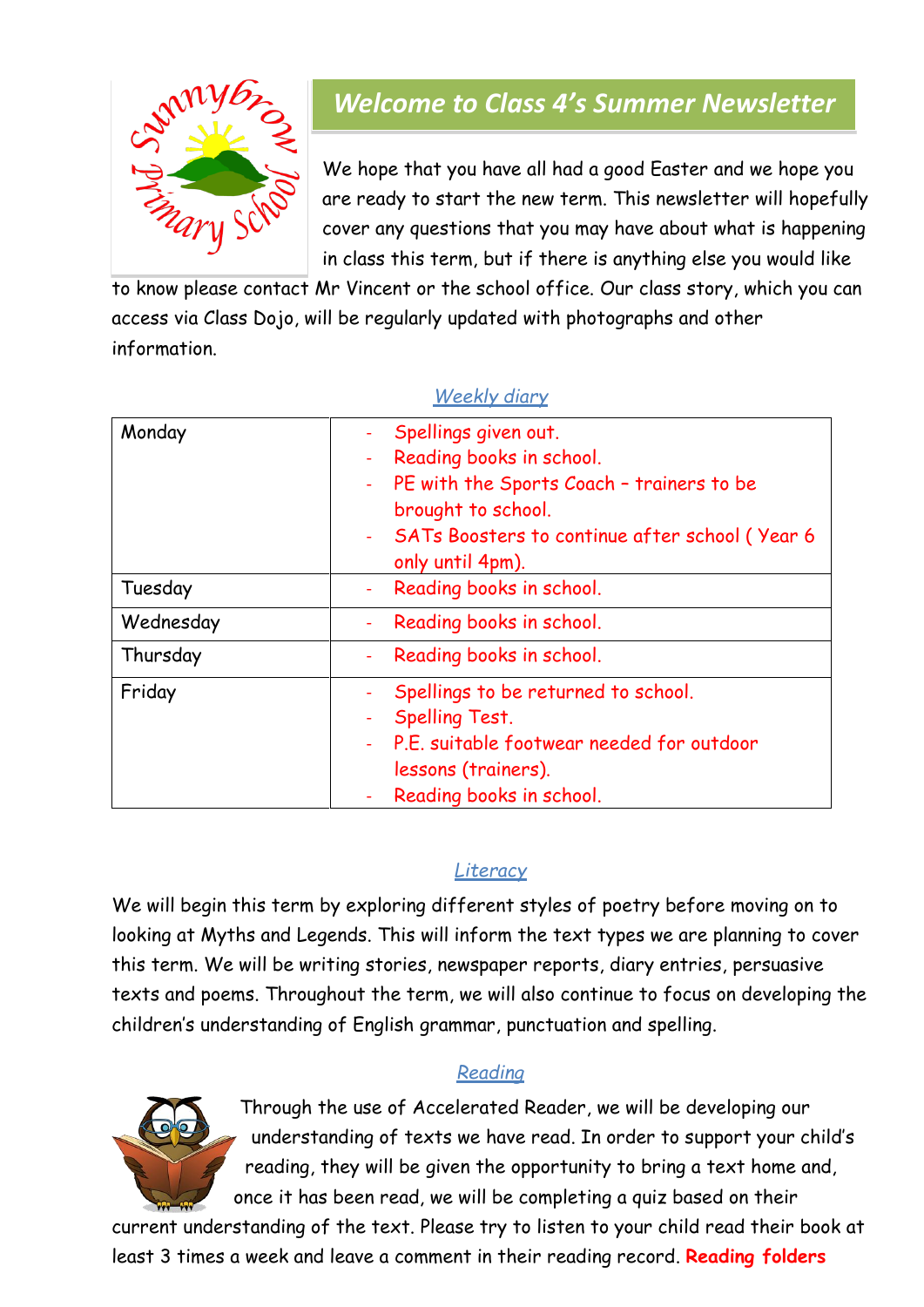**need to be in school every day.** Children's reading books will **only be changed once a week** to minimise contact for children, staff and parents.

#### *Numeracy*

During the Summer term we will spend the first week revising what we covered during the Spring Term. After that we will be moving on to cover topics such as Measure, Statistics, Algebra and Ratio.

### *SATs*

The Year 6 SATs will be taking place during the week beginning Monday 9<sup>th</sup> May 2022. They will run over 4 days with the last SAT being on Thursday 12<sup>th</sup> May 2022. All Year 6 children can attend breakfast club free of charge on the days of the assessments. All of the assessments will be done in the morning. SATs boosters will be on the first Monday back ( $27<sup>th</sup>$  April), there will be no boosters the following week due to the bank holiday, with the final SAT booster being on the  $9<sup>th</sup>$  May. The schedule for SATs week is as follows:

| Monday 9 May 2022               | Spelling, Punctuation & Grammar -<br>Paper 1<br>Spelling Punctuation & Grammar –<br>Paper <sub>2</sub> |
|---------------------------------|--------------------------------------------------------------------------------------------------------|
| Tuesday 10 May 2022             | English Reading                                                                                        |
| <b>Wednesday 11 May</b><br>2022 | Maths Paper 1 (Arithmetic)<br>Maths Paper 2 (Reasoning)                                                |
| Thursday 12 May 2022            | Maths Paper 3 (Reasoning)                                                                              |

#### *Other subjects*

This term our class will be covering the impact of war as our History topic. Our work in D&T will be focusing on making smoothies and in Art we will be focusing on Architecture and Sculpture. In Computing, we will be looking at Gaming. Our Geography topic will be focused around energy and the environment and the impact on the wider world. In Science, we will learn about Properties of Materials. Our Spanish topic will be about school life. We will also be looking at a topic based on risk and danger and managing money in PSHE.